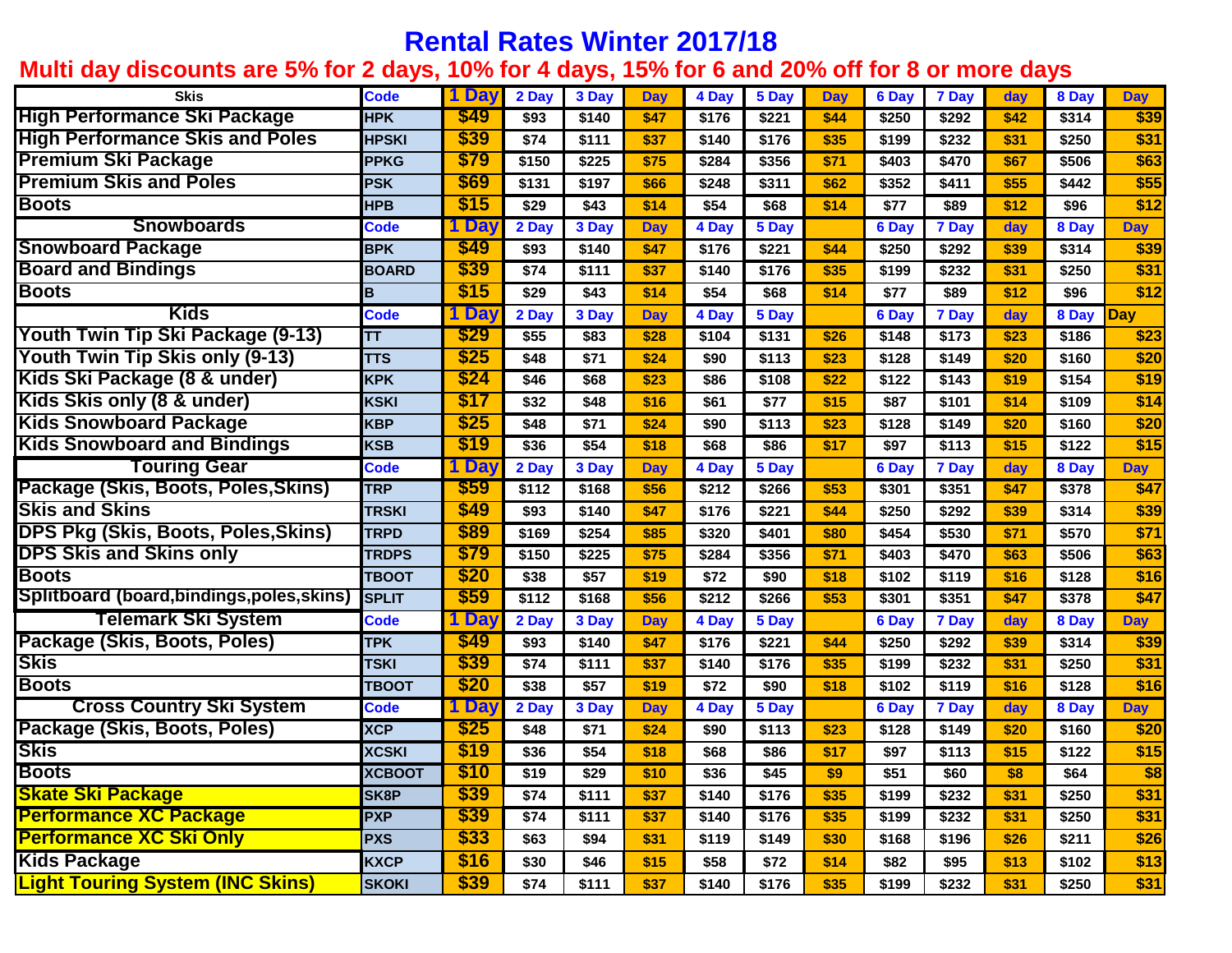| <b>Blades</b><br>Snow                                                                  | Code         |      | Dav  |       |      |       | <b>5 Dav</b> | Dav  | 6 Dav | <b>Dav</b> |      |       |      |
|----------------------------------------------------------------------------------------|--------------|------|------|-------|------|-------|--------------|------|-------|------------|------|-------|------|
| <b>Package</b><br><b>Poles</b><br><u>IJKIS.</u><br>$\blacksquare$ poots $\blacksquare$ | <b>SBP</b>   | \$39 | \$74 | \$111 | \$37 | \$140 | \$176        | \$35 | \$128 | \$232      | \$31 | \$160 | \$31 |
| <b>Snow Blade</b><br><b>onl</b>                                                        | <b>BLADE</b> | \$29 | \$55 | \$83  | \$28 | \$104 | \$131        | \$26 | \$148 | \$173      | 523  | \$186 | \$23 |

| <b>Clothes</b>                     | Code        | 1 Dav                    | 2 Day                                           | 3 Day                       | <b>Day</b> | 4 Day | 5 Day                     |                           | 6 Day | 7 Day      | day           | 8 Day | <b>Day</b> |  |
|------------------------------------|-------------|--------------------------|-------------------------------------------------|-----------------------------|------------|-------|---------------------------|---------------------------|-------|------------|---------------|-------|------------|--|
| <b>Jacket</b>                      | <b>JACK</b> | \$13                     | \$25                                            | \$37                        | \$12       | \$47  | \$59                      | \$12                      | \$66  | \$77       | \$10          | \$83  | \$10       |  |
| <b>Pants</b>                       | <b>PANT</b> | \$11                     | \$21                                            | \$31                        | \$10       | \$40  | \$50                      | \$10                      | \$56  | \$65       | \$9           | \$70  | \$9        |  |
| <b>Jacket and Pants</b>            | <b>SUIT</b> | \$20                     | \$38                                            | \$57                        | \$19       | \$72  | \$90                      | \$18                      | \$102 | \$119      | \$16          | \$128 | \$16       |  |
| <b>Skates and Snowshoes</b>        | <b>Code</b> |                          |                                                 |                             |            |       | <b>Shop</b>               |                           |       |            |               |       |            |  |
| <b>Skate</b>                       | <b>SD</b>   | \$12                     | <b>Ski Service</b>                              |                             |            |       |                           |                           |       |            |               |       |            |  |
| kids skate under size 5            | <b>KSD</b>  | \$10                     | <b>Tune with P-tex</b><br><b>COMTUN</b><br>\$60 |                             |            |       |                           |                           |       |            |               |       |            |  |
| <b>Snowshoes</b>                   | <b>SSD</b>  | \$10                     |                                                 | <b>Race Tune with Cerax</b> |            |       |                           |                           |       |            |               |       |            |  |
| <b>Hockey Stick</b>                | <b>RHS</b>  | \$6                      |                                                 |                             |            |       |                           |                           |       |            |               |       |            |  |
| <b>Other</b>                       | Code        |                          |                                                 |                             |            |       | <b>Additional P-tex</b>   |                           |       | \$9        | <b>PTEX</b>   |       |            |  |
| <b>Neos (Overboots)</b>            | <b>NEO</b>  | \$9                      |                                                 |                             |            |       | <b>Binding Mount</b>      |                           |       | \$50       | <b>MONT</b>   |       |            |  |
| <b>Muk Boots</b>                   | <b>MUK</b>  | \$9                      | <b>Binding Calibration</b>                      |                             |            |       |                           |                           |       | \$50       | <b>CALI</b>   |       |            |  |
| <b>Avalanche Probe</b>             | <b>PROB</b> | \$6                      | <b>Wax and Sharpen</b>                          |                             |            |       |                           |                           | \$25  | <b>WAX</b> |               |       |            |  |
| <b>Helmets (Any Kind)</b>          | <b>ELMT</b> | $\overline{\$9}$         |                                                 |                             |            |       |                           |                           |       |            |               |       |            |  |
| <b>Gaiters</b>                     | G           | $\overline{\textbf{55}}$ |                                                 |                             |            |       | X-country Ski Service     |                           |       |            |               |       |            |  |
| <b>Touring Shovel</b>              | <b>SHOV</b> | \$6                      |                                                 |                             |            |       | <b>Binding Mount</b>      |                           |       | \$25       | <b>XCM</b>    |       |            |  |
| <b>Avalanche Beacon</b>            | <b>PIEP</b> | \$10                     |                                                 |                             |            |       | <b>Base clean klister</b> |                           |       | \$30       | <b>XCBCKL</b> |       |            |  |
| <b>Skins</b>                       | <b>SKIN</b> | \$9                      |                                                 |                             |            |       |                           | <b>Base Clean and Wax</b> |       | \$25       | <b>XCBR</b>   |       |            |  |
| <b>Poles</b>                       | <b>POLE</b> | \$4                      |                                                 |                             |            |       |                           | <b>Hot Box Ultimate</b>   |       | \$70       | <b>HBU</b>    |       |            |  |
| Avi System (Shovel, Beacon, Probe) | <b>ASS</b>  | \$19                     |                                                 |                             |            |       | <b>Hot Box Regular</b>    |                           |       | \$40       | <b>HBR</b>    |       |            |  |
| <b>Free Step Grips</b>             | <b>KORK</b> | $\overline{$7}$          |                                                 |                             |            |       |                           |                           |       |            |               |       |            |  |
| <b>Chariot with xc attachment</b>  | <b>KBD</b>  | \$20                     |                                                 |                             |            |       |                           |                           |       |            |               |       |            |  |

- **\*** Applies to alpine ski, snowboard and telemark gear. ONLY **Additional Patch Additional Patch \$15 ADPATCH**
- 

**because they can only use it until 4pm at the hill. Skate Sharpen Skate Sharpen \$7 SS** 

\* If it's after 6pm and the customer is really nice you can put the **Skin Reglue Including kit** 1 \$ 129 **SKINNY nextday as the 1st day. Skins Trim** 520 **1 TSS** 

**\* for alpine or snowboard after 3pm. If they are really nice and you feel its for the next day you can write the following days date.**

**Rental Backpack PACK \$11 Edge Repair \$29 EREP XC, Snowshoes, Ice skates not 24hr rental Relation Relamination Relamination 810 RL Half Day Policy Basepatch 326 PATCH \* 20% discount for gear rented after 12pm <b>but a struck of the struck of the struck of the struck of the struck of the struck of the struck of the struck of the struck of the struck of the struck of the struck of the stru Boot Punch \$20 PUNCH**